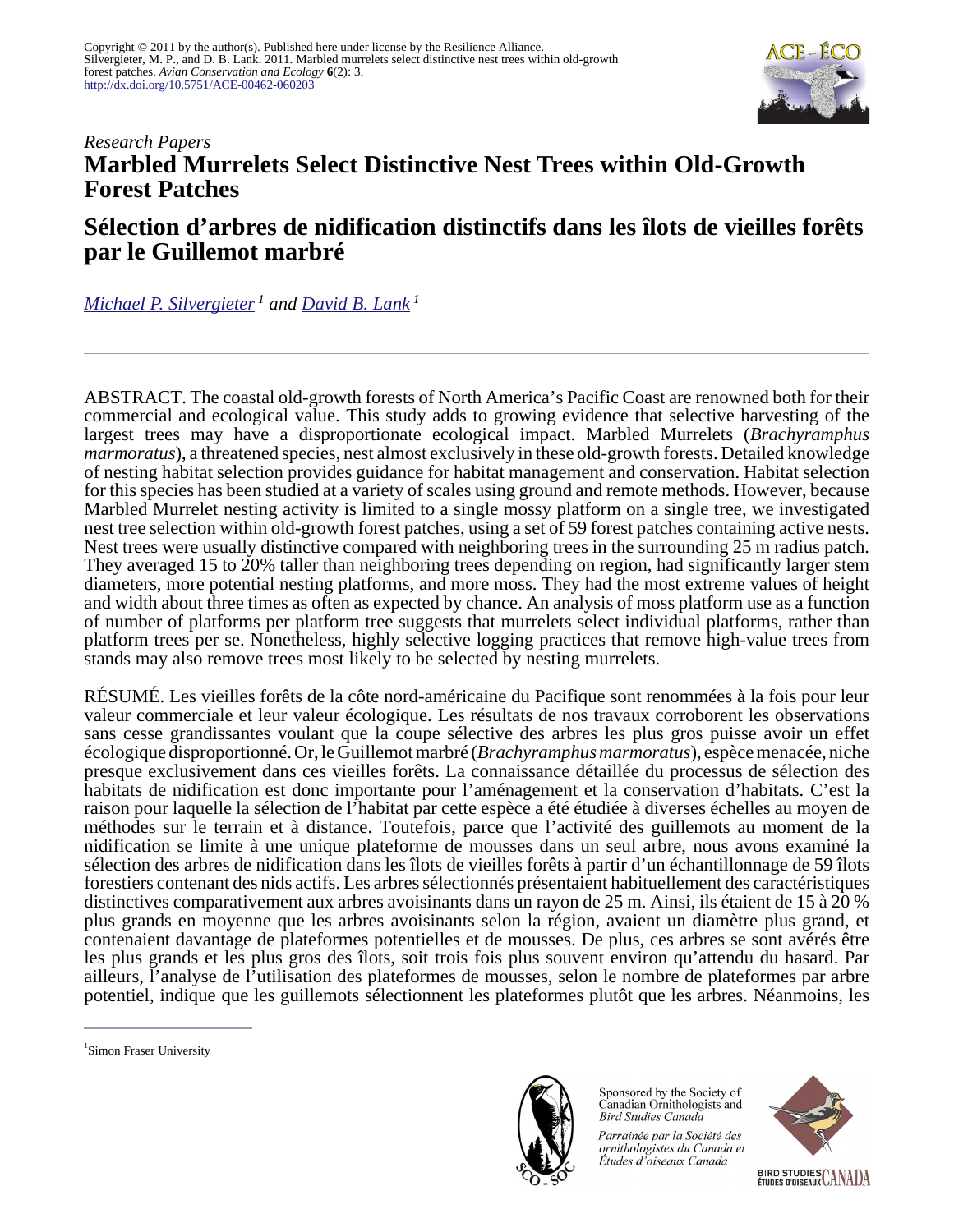pratiques très sélectives d'exploitation forestière, qui favorisent la récolte des arbres de grande valeur dans les peuplements, pourraient également mener à la récolte d'arbres ayant une forte probabilité de sélection par les guillemots au moment de la nidification.

Key Words: *Brachyramphus marmoratus; British Columbia; habitat selection; Marbled Murrelet; nest tree*

### **INTRODUCTION**

Nest site selection by birds results from a series of behavioral choices. Habitat characteristics of the nest site itself, and at various scales surrounding the nest site, entail variation in predation danger, resources, and environmental conditions, which affect individual nest success and ultimately population persistence (Johnson 2007). Understanding nest site selection therefore leads to better definitions and measures of habitat quality, defined by Hall et al. (1997) as the ability of a given habitat to support individuals or populations and allow them to persist through time. Measures of habitat quality are used by managers to rank and prioritize habitats for conservation.

Loss of old-growth nesting habitat for Marbled Murrelets (*Brachyramphus marmoratus*) has been identified as the major factor responsible for population declines and local extirpation, and management of nesting habitat is a key part of the recovery strategy for this threatened species in Canada (Canadian Marbled Murrelet Recovery Team 2003) and the United States (U.S. Fish and Wildlife Service 1997). Marbled Murrelet nests are usually located on large limbs that offer a soft substrate of epiphytes (moss) or accumulated lichen and duff into which a depression is formed to hold a single egg (Nelson 1997). Limbs of sufficient size to contain nests are referred to as platforms; these limbs are typically at least 15 m above the ground and at least 15 cm in diameter (Resource Inventory Committee 2001). These platforms occur almost exclusively in old-growth coniferous trees at least 140 years old (Burger 2002). For the purposes of this study, the term "platform trees" refers to canopy trees that contain at least one platform, as determined by observers from the ground.

Nest site selection for Marbled Murrelets and other species occurs at various scales, and can be viewed as a hierarchical process whereby decisions made at one scale constrain the available habitat from which subsequent choices are made at finer scales. Studies of habitat selection must carefully define "available" habitat (Jones 2001), and Johnson (1980) provides us the tools to do so in the form of selection orders. For Marbled Murrelets, nesting habitat selection at the landscape scale (third order a, in Meyer 2007) is positively influenced by availability of old-growth forest (Burger 2002, Raphael et al. 2002), increased topographic complexity (Waterhouse et al. 2009), elevation, i.e., positive or negative influence (Burger 2002), and moister climate zones, i.e., fog-influenced zones in California and Oregon, based on behavioral indicators of nesting (Meyer et al. 2004), and north and west slope aspects in B.C. (Silvergieter 2009). Selection for nest patches within the landscape (third order b, in Meyer 2007) is based on larger mean tree size, i.e., stem diameter as well as canopy height, canopy structure and complexity, and greater densities of potential platforms and platform trees (Burger 2002 for summary). These habitat variables discriminate nest patches from available habitat (Hamer et al. 2008, Waterhouse et al. 2008, 2009, Silvergieter 2009) using either ground or remote, i.e., air photo interpretation or low-level aerial surveys, methods of habitat assessment. The integration of ground and remote methods has not been well-studied, with Silvergieter (2009) offering results of one such comparison.

Understanding selection at fine scales provides a biological perspective for explaining patterns found at larger scales (Johnson 2007). Selection for the nest tree within the patch, referred to as elementlevel selection (Manley 1999), or fourth order habitat selection (Meyer 2007), is not well studied for Marbled Murrelets because few nests have actually been found. Manley (1999) showed that nest trees, as a population, were taller and had more platforms than samples of other trees in the forest patches surrounding the nest trees. At Clayoquot Sound, British Columbia, Conroy et al. (2002) found that five nest trees had a larger stem diameter at breast height (DBH) and more platforms than other trees in the valley.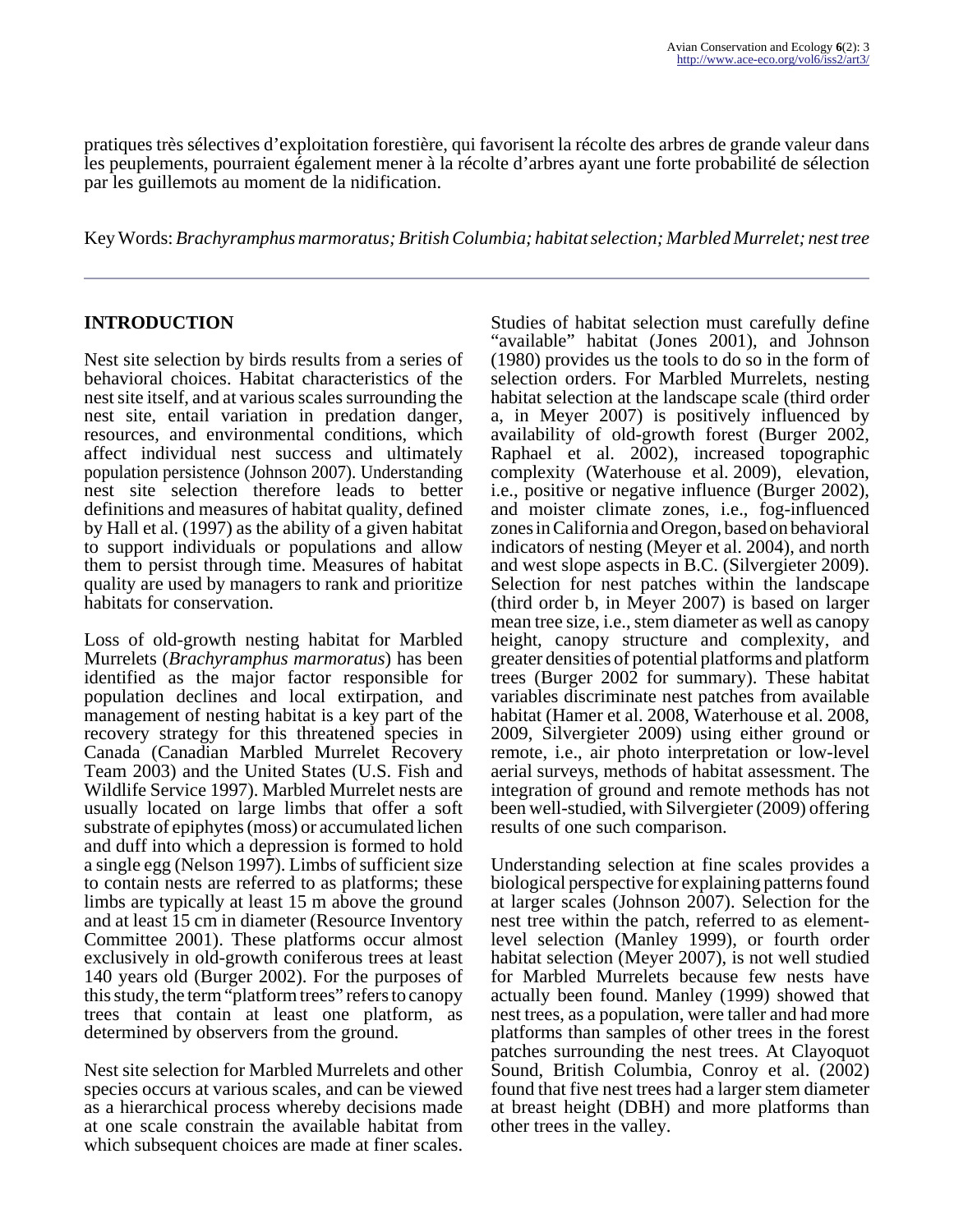Between 1998 and 2002, researchers used radio telemetry in southern British Columbia to locate the largest set of Marbled Murrelet nests yet found (Bradley et al. 2004, Piatt et al. 2007). Photographs of these nests, nest trees, and sites in their landscape setting are available at http:/[/www.sfu.ca/biology/w](http://www.sfu.ca/biology/wildberg/mamuweb/welcome.htm) [ildberg/mamuweb/welcome.htm.](http://www.sfu.ca/biology/wildberg/mamuweb/welcome.htm) This set of nests has been used for habitat selection studies of landscape features (Zharikov et al. 2006, 2007) and nest patches using air photo interpretation (Waterhouse et al. 2004, 2008), low-level aerial surveys (Waterhouse et al. 2009), and ground-based surveys (Silvergieter 2009). Although descriptions of habitat selection at larger scales are directly applicable to management questions and apply over large areas, murrelet activity is limited to a single platform in a single tree. Some of the nests located by radio telemetry were in large veteran trees within a matrix of otherwise unsuitable habitat (Zharikov et al. 2006), suggesting that in some cases, characteristics of the single nest tree may be more important for selection than those of the surrounding patch.

The available habitat in this study is defined as the patch surrounding the nest tree; it seems safe to assume that these nearby trees were equally available to the prospecting murrelet. We thus compared nest trees to all other canopy trees within 25 m and to the subset of those trees containing platforms, i.e., platform trees, hypothesizing that nest trees are distinguishable from those in the surrounding patch. We estimate the chances of the nest tree having extreme values for a variety of measures, given the number and attributes of other trees in the patch. We call nest trees distinctive if they are statistically significantly larger, taller, or have more moss or platforms; however, these trees are not necessarily the superlative tree in any particular dimension. Our null hypothesis is that each nest tree has a 1/n chance of being distinctive, where n is the number of canopy or platform trees within each plot. We present a cumulative likelihood of being distinctive based on the weighted Z-method (Whitlock 2005), and summarize the number of plots containing distinctive nest trees.

Several studies report that murrelets select trees with more platforms (Manley 1999, Conroy et al. 2002). However, no previous study has tested whether this pattern results from selection favoring the use of trees with more platforms, or simply matches the distribution expected from variation in

the number of platforms available in each tree. We examine patterns of usage versus availability of platforms among platform trees to look for evidence of selection occurring for trees with more platforms.

If nest trees are distinct from neighboring trees in the patch, the presence of such distinctive trees would be an important characteristic of nest patches. Focusing on actual nest site selection at the element scale should help explain the functional significance of patterns of patch-level habitat selection and thereby habitat quality from a management perspective. Both nest searches and management decisions may be improved given knowledge of nest site selection at this scale. Selective logging practices in particular, whereby the largest trees are removed from a stand, may have a larger than expected impact on existing and potential murrelet nest densities.

### **METHODS**

### **Study area**

The study took place at Clayoquot Sound (CS; 49°  $12'$  N,  $126^{\circ}06'$  W) and Desolation Sound (DS;  $50^{\circ}$ ) 05' N, 124°40' W) on the southern coast of British Columbia, two regions with relatively large populations of nesting murrelets. Birds were captured at sea and outfitted with radio tags during the breeding season. Nest sites were located by radio telemetry at CS (2000-2002) and DS (1999-2001) and monitored by helicopter for presence-absence patterns indicative of incubation (see Bradley et al. 2004, Zharikov et al. 2006).

Although 157 nests were located, many were inaccessible to ground crews  $(n = 87)$ , especially at DS, and are therefore not included in this study, which requires ground-based sampling. One nest in lower portions of a deciduous tree (red alder, *Alnus rubra;* Bradley and Cooke 2001) was also omitted, because it is the only deciduous nest known for this species, and we consider it an outlier with respect to nesting habitat in this region. We also excluded 10 sites where either habitat plot data were not available or the nest tree was not confirmed within the plot. In another study using this dataset, Silvergieter (2009) found that plots with fewer than five canopy trees measured were not representative of the area. Seventeen sites containing five or fewer canopy trees were eliminated for this reason. The study is thus based on 59 sites, some of which were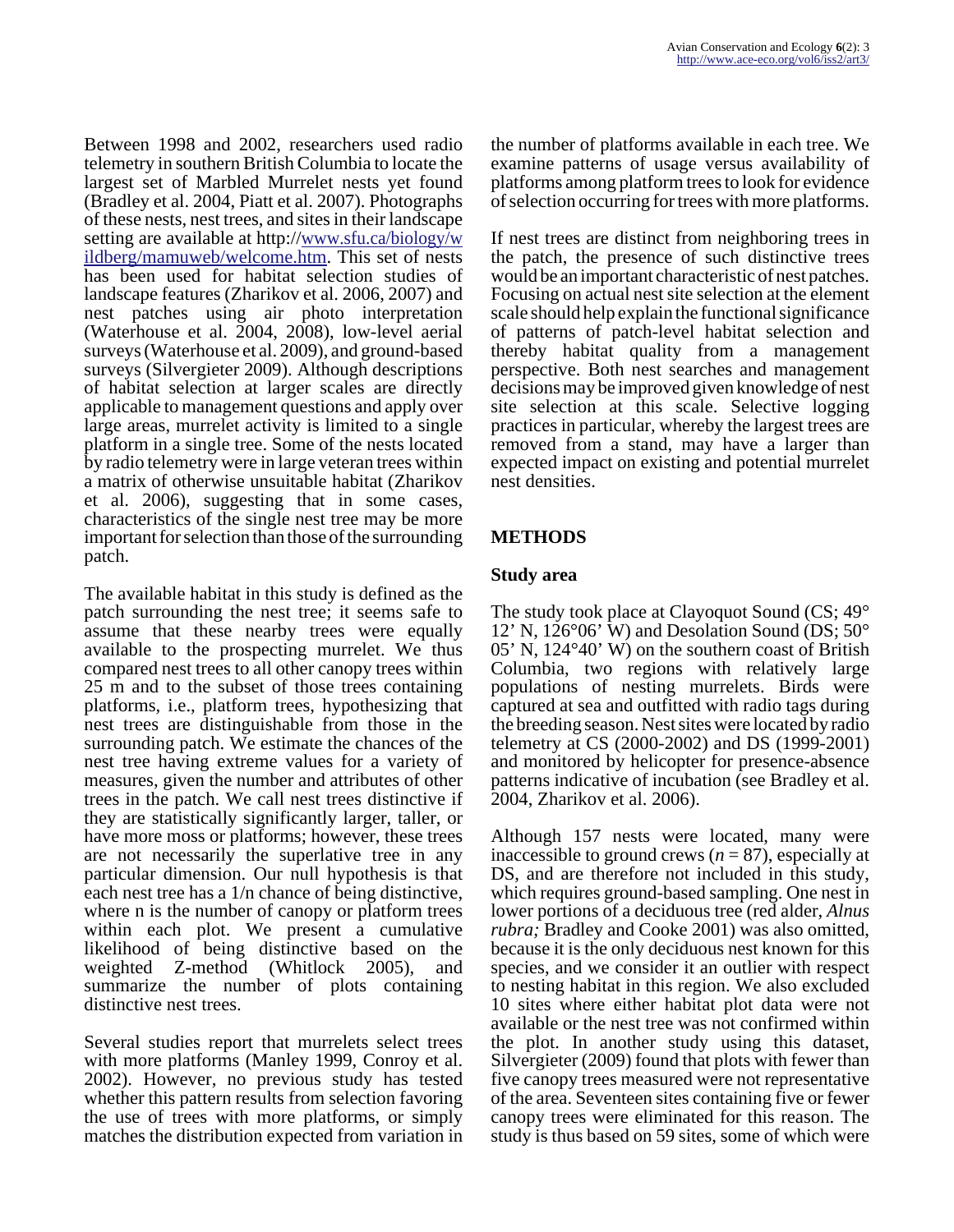missing epiphyte data; sample sizes are therefore reported individually for epiphyte variables. Limited accessibility could introduce some bias relative to patterns over all sites, but any such bias may be of less concern for this study, which focuses within patches, than it would be for studies comparing choices among patches at the landscape scale. Finally, the accessible habitat to which these models apply is most representative of that used by current commercial logging, and therefore of highest immediate conservation value.

### **Field techniques**

Ground vegetation surveys were carried out according to established "RIC" protocols for Marbled Murrelet nesting habitat (Resource Inventory Committee 2001), whereby all trees (> 10 cm DBH) are measured in a 25 m radius plot centered on the nest tree. The variables investigated in this study include: the DBH (cm), tree height (m), number of potential nesting platforms, estimated mean epiphyte cover on limbs  $(0 = none; 1 = trace;$  $2 = 1-33\%$  cover;  $3 = 34-66\%$  cover;  $4 = 67-100\%$ ), and epiphyte thickness  $(1 = sparse; 2 = intermediate;$  $3 =$  thick mats). Canopy height was measured using a clinometer for nest trees and certain other trees in the patch, as a reference by which other tree heights were estimated. Heights of nest trees were more accurately estimated by climbers with measured ropes. Canopy trees were determined by ground observers, defined as trees that reach the uppermost continuous layer of tree crowns or higher.

For nest trees, both ground-based and climber counts were available for the number of potential platforms, and these were often different, with climber counts generally greater than ground estimates. This is consistent with Rodway and Regehr (1999), who found that ground observers tended to underestimate actual platform abundance, except for trees with few actual platforms, when ground observers tended to overestimate. In this study ground-based counts were used in all cases to allow comparison to other trees, therefore the data we use likely underestimate actual platform abundance. It should be noted that in this study the term "non-nest tree" refers to trees other than confirmed nest trees, though the absence of nests in these trees was not confirmed. Active nests are very unlikely in non-nest trees because of low nest densities (Conroy et al. 2002), but they may have contained nests from previous years.

#### **Statistical analysis**

Variables at many sites were not normally distributed and often had small sample sizes, therefore nonparametric Sign tests were used to determine, for each variable, whether nest trees were significantly different ( $P < 0.05$ ) from other trees in the plot. Nest trees were compared to each of the neighboring trees in the plot. We used the weighted Z-method (Whitlock 2005) to obtain a measure of combined significance for each variable, with weight equivalent to the sample size of neighboring trees in each plot. We considered a nest tree to be distinctive if it was significantly larger, or had significantly more platforms, moss, etc. than other trees in the plot. For comparisons involving only platform trees, we omitted any sites with fewer than six other platform trees, resulting in a smaller sample size of 40 for these analyses. All means are presented ± one standard error. Spearman rank correlations were used to investigate whether nest trees that were significantly different in one variable were also likely to differ in other respects.

We investigated selectivity for platform tree species within a site under the null hypothesis that each platform tree had an equal probability of being chosen. We calculated selectivity score (S) for each tree species represented in each plot, as the difference between observed probability of usage, i.e., one for the species in that plot, zero for nonnest species, and the expected probability of usage, i.e., the proportion of platform trees of that species in the plot. Therefore, the scores for nest tree species ranged from 0 to 1 for each plot; nest tree species that were rare among platform trees in the plot would have higher scores. Conversely, non-nest tree species scores ranged from  $> -1$  to 0, with common species in the plot having higher scores. We used ANOVA to test for variation among the mean scores of tree species across all plots.

Our data also allow us to assess whether murrelets choose trees with more platforms to use as nest trees, or whether they choose individual platforms with no contribution from the number of platforms per tree. Among trees with one or more platforms, we investigated whether trees were used proportionately more or less than expected if platforms were used at random with respect to the number per tree. The null hypothesis is that a platform has an equal chance of being used or not independently of the number of platforms per tree. We tested this with a Kolmogorov-Smirnov 2-Sample test, which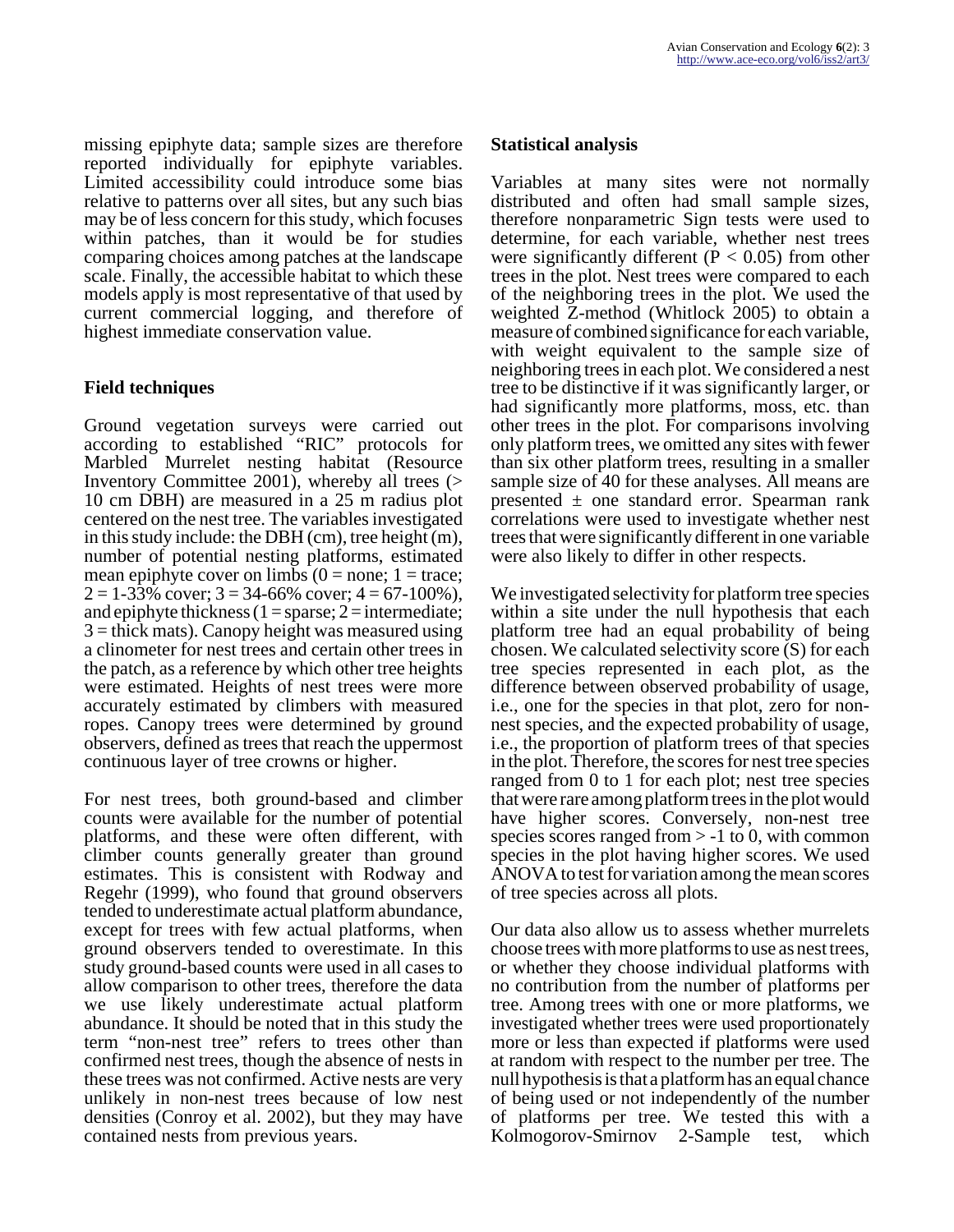|                                                                | Total            | CS                       | DS                       | DBH (cm)            | Height (m)       | Platforms         |
|----------------------------------------------------------------|------------------|--------------------------|--------------------------|---------------------|------------------|-------------------|
| <b>Species</b>                                                 | $\boldsymbol{n}$ | $\boldsymbol{n}$         | $\boldsymbol{n}$         | Mean $\pm$ SE       | $\pm$ SE<br>Mean | Mean $\pm$ SE     |
| Western Hemlock<br>(Tsuga heterophylla)                        | 20               | 12                       | 8                        | 94.0<br>± 6.2       | 37<br>± 2        | 8<br>$\pm 0$      |
| Mountain Hemlock<br>(Tsuga mertensiana)                        | $\mathbf{1}$     | $\mathbf{1}$             | $\overline{0}$           | 162.2               | 42               | 20                |
| Douglas Fir<br>(Pseudotsuga menziesii)                         | 16               | 5                        | 11                       | 137.9<br>$\pm$ 7.2  | 48<br>$\pm$ 2    | 8<br>$\pm$ 1      |
| Western Red Cedar<br>(Thuja plicata)                           | 11               | 3                        | 8                        | 154.9<br>$\pm$ 16.7 | 45<br>$\pm$ 2    | $\tau$<br>$\pm$ 1 |
| <b>Yellow Cedar</b><br><i>(Callitropsis</i> )<br>nootkatensis) | 6                | 5                        | $\mathbf{1}$             | $89.8 \pm 10.8$     | 32<br>$\pm$ 2    | 8<br>$\pm$ 2      |
| Amabilis Fir<br>(Abies amabilis)                               | 5                | $\mathbf{1}$             | $\overline{4}$           | 107.9<br>$\pm$ 10.8 | 57<br>$\pm$ 5    | 10<br>$\pm$ 2     |
| CS                                                             |                  | 27                       | $\overline{\phantom{a}}$ | 107.3<br>$\pm$ 7.9  | 38<br>$\pm$ 2    | 8<br>$\pm$ 1      |
| DS                                                             |                  | $\overline{\phantom{a}}$ | 32                       | 121.8<br>$\pm$ 8.2  | 48<br>$\pm$ 2    | 8<br>$\pm$ 1      |
| All                                                            | 59               |                          |                          | 119.2 $\pm$ 5.4     | 43<br>$\pm$ 1.4  | 8<br>$\pm$ 0.5    |

**Table 1.** Nest tree characteristics by dimension and tree species. Nests were found in a variety of tree species, with most in western hemlock and douglas-fir. Nest trees had, on average, eight potential nesting platforms, and were shorter at Clayoquot Sound (CS) compared with Desolation Sound (DS).

compares the cumulative distribution of all non-nest tree platforms with respect to the number of platforms in each non-nest tree, versus the cumulative distribution of all nest tree platforms with respect to the number of platforms in each nest tree. A difference between these distributions would suggest preferences for the usage of, or against, trees with particular numbers of platforms.

### **RESULTS**

Fifty-nine nest trees and 1240 non-nest trees were measured in the study, with  $21.0 \pm 0.2$  (mean  $\pm$  SE) trees in 25 m plots (range  $5 - 50$ ;  $n = 59$ ), and 10.7  $\pm$  0.2 platform trees (range 5 – 25). Although taken as a whole there may be selection for certain species, comparisons within sites show no species preference. The nest tree species was the most common species of platform tree in the surrounding plot at 81% of sites at CS and 72% of sites at DS. Cumulatively, there appears to be selection for douglas-fir (*Pseudotsuga menziesii*) at both CS (comprising 35% of nests compared to 11% of all platform trees) and DS (19% of nests, 8% overall).

Among nest trees, western hemlock (*Tsuga heterophylla*) and yellow cedar (*Callitropsis nootkatensis*) were notably smaller in terms of DBH and height than other species (Table 1). Among the 59 nest sites, nest trees had a DBH of  $119.2 \pm 5.4$ cm, were  $43 \pm 1$  m tall and contained  $8 \pm 1$  platforms. Nest trees at CS  $(n = 28)$  were significantly shorter than those at DS  $(n=31; \text{Table 1}; \text{two-sample t-test},$  $t_{(57)} = -3.32$ , P < 0.01), but were similar in other respects.

Nest tree diameters averaged 43.7 cm greater than other canopy trees in their plot. Nest trees had significantly greater diameters than other canopy trees at 64% of sites (Table 2; Weighted Z-method for combined probabilities:  $Z_w = -31.20$ ,  $P < 0.01$ ),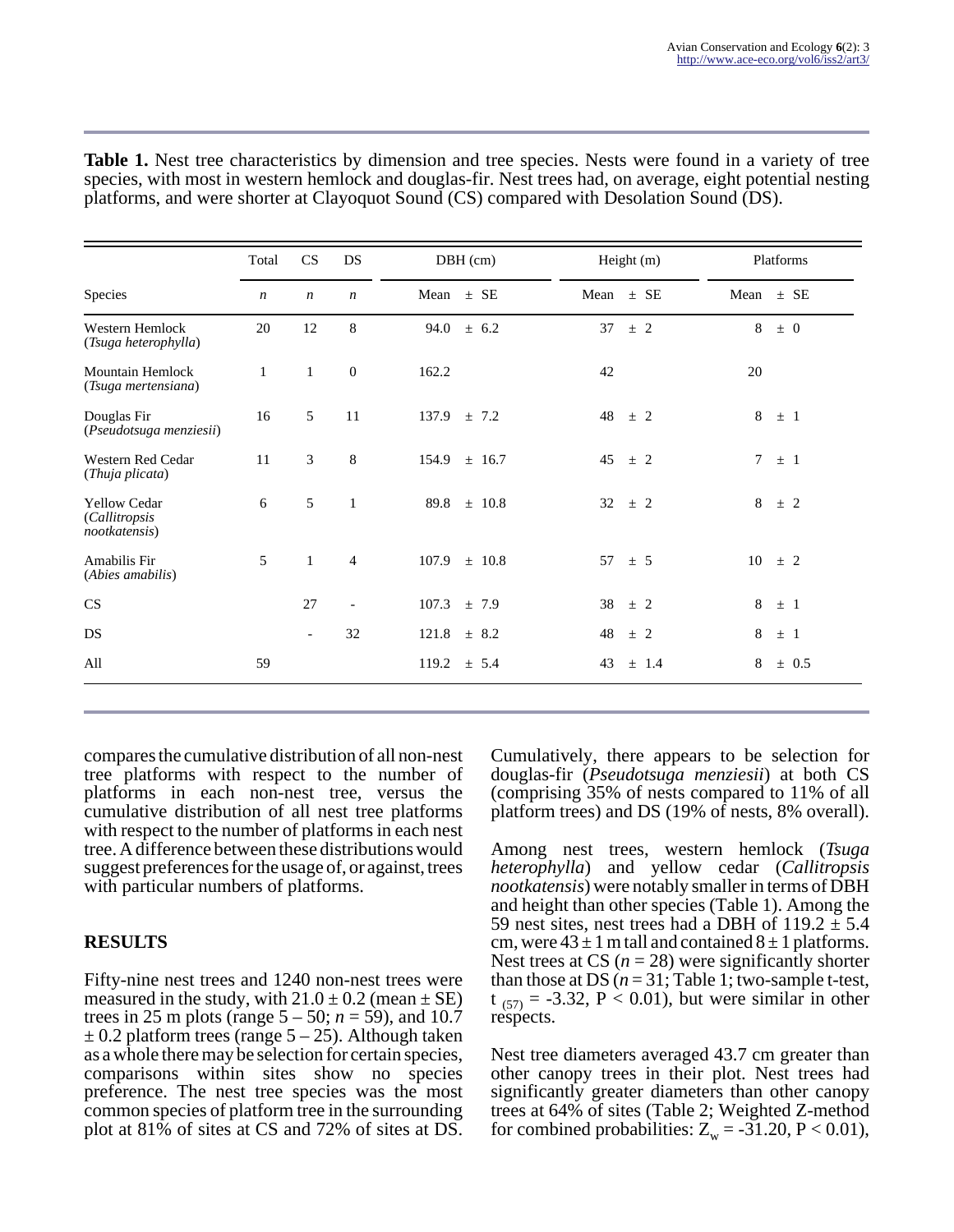|                                    |        | All canopy trees |                                      |                                             |                                      |  | Platform trees only |                                   |                                             |                                |  |
|------------------------------------|--------|------------------|--------------------------------------|---------------------------------------------|--------------------------------------|--|---------------------|-----------------------------------|---------------------------------------------|--------------------------------|--|
| Variable                           | Region | $\boldsymbol{n}$ | Mean<br>difference<br>from nest tree | % Nest trees<br>sig. different <sup>†</sup> | % Nest<br>trees<br>highest<br>ranked |  | $\boldsymbol{n}$    | Mean difference<br>from nest tree | % Nest trees<br>sig. different <sup>†</sup> | % Nest trees<br>highest ranked |  |
| DBH (cm)                           | CS     | 27               | $33.7 \pm 6.2$                       | $67^{\ddagger}$                             | 26                                   |  | 22                  | $23.8 \pm 6.8$                    | $41^{\ddagger}$                             | 27                             |  |
|                                    | DS     | 32               | $52.2 \pm 8.3$                       | $63^{\ddagger}$                             | 34                                   |  | 18                  | $19.0 \pm 11.0$                   | $28^{\ddagger}$                             | 22                             |  |
|                                    | Both   | 59               | $43.7 \pm 5.4$                       | $64^{\ddagger}$                             | 31                                   |  | 40                  | $21.6 \pm 6.1$                    | 35                                          | 25                             |  |
| Height (m)                         | CS     | 27               | $5.0 \pm 1.3$                        | $63^{\ddagger}$                             | 30                                   |  | 22                  | $2.8 \pm 1.3$                     | $41^{\ddagger}$                             | 32                             |  |
|                                    | DS     | 32               | $11.2 \pm 1.7$                       | $72^{\ddagger}$                             | 41                                   |  | 18                  | $6.3 \pm 2.1$                     | $33^{\ddagger}$                             | 33                             |  |
|                                    | Both   | 59               | $8.4 \pm 1.1$                        | $68^{\ddagger}$                             | 36                                   |  | 40                  | $4.4 \pm 1.2$                     | 38                                          | 33                             |  |
| Platforms                          | CS     | 27               | $7 \pm 1$                            | $96^{\ddagger}$                             | 44                                   |  | 22                  | $5 \pm 1$                         | $73^{\ddagger}$                             | 36                             |  |
|                                    | DS     | 32               | $6 \pm 1$                            | $88^{\ddagger}$                             | 53                                   |  | 18                  | $5 \pm 1$                         | $61^{\ddagger}$                             | 44                             |  |
|                                    | Both   | 59               | $6 \pm 1$                            | $92^{\ddagger}$                             | 49                                   |  | 40                  | $5 \pm 1$                         | 68                                          | 40                             |  |
| Epiphyte<br>$Cover$ <sup>§</sup>   | CS     | 27               | $0.4 \pm 0.1$                        | $41^{\ddagger}$                             | $\mathbf{0}$                         |  | 22                  | $0.1\pm0.1$                       | 14                                          | $\mathbf{0}$                   |  |
|                                    | DS     | 30               | $0.4 \pm 0.1$                        | $40^{\ddagger}$                             | $\boldsymbol{0}$                     |  | 14                  | $0.0 \pm 0.2$                     | 21                                          | $\boldsymbol{0}$               |  |
|                                    | Both   | 57               | $0.4 \pm 0.1$                        | $40^{\ddagger}$                             | $\mathbf{0}$                         |  | 36                  | $0.0 \pm 0.1$                     | 17                                          | $\boldsymbol{0}$               |  |
| Epiphyte<br>Thickness <sup>§</sup> | CS     | 27               | $0.6 \pm 0.1$                        | $74^{\ddagger}$                             | $\boldsymbol{0}$                     |  | 21                  | $0.3 \pm 0.1$                     | 19 <sup>‡</sup>                             | $\boldsymbol{0}$               |  |
|                                    | DS     | 26               | $0.8 \pm 0.1$                        | $58^{\ddagger}$                             | $\mathbf{0}$                         |  | 11                  | $0.3 \pm 0.1$                     | $9\ddagger$                                 | $\mathbf{0}$                   |  |
|                                    | Both   | 53               | $0.7 \pm 0.1$                        | $66^{\ddagger}$                             | $\overline{0}$                       |  | 32                  | $0.2 \pm 0.1$                     | 10                                          | $\theta$                       |  |

**Table 2.** Comparison of nest trees to all other canopy trees and to trees containing platforms within 25 m with respect to diameter at breast height (DBH), height, platforms, and epiphyte growth. CS = Clayoquot Sound, DS = Desolation Sound.

† Sign test  $P < 0.05$ .

‡ Combined significance P < 0.05 (weighted Z-method; Whitlock 2005).

§ Categories; see Methods.

were the largest tree at 31% of sites, and were among the five largest trees at 69% of sites. Nest trees were significantly larger than other platform trees at 35% of sites ( $Z_w = -8.06, P < 0.01$ ).

Nest trees were also taller, by 8.4 m on average, than neighboring canopy trees. Nest trees were significantly taller at 68% of sites (Table 2;  $Z_w$ )  $= -26.89, P < 0.01$ . They were the tallest tree within 25 m at 36% sites, and were among the five tallest trees at 76% of sites. Nest trees were significantly taller than other platform trees at 38% of sites  $(Z_w)$  $= -7.82$ ,  $P < 0.01$ ) with an average difference of 4.4  $\pm$  1.2 m ( $n = 59$ ), and nest trees were significantly shorter than other trees at three sites.

Nests occurred in six species of trees. Western hemlock was the most common nest tree species at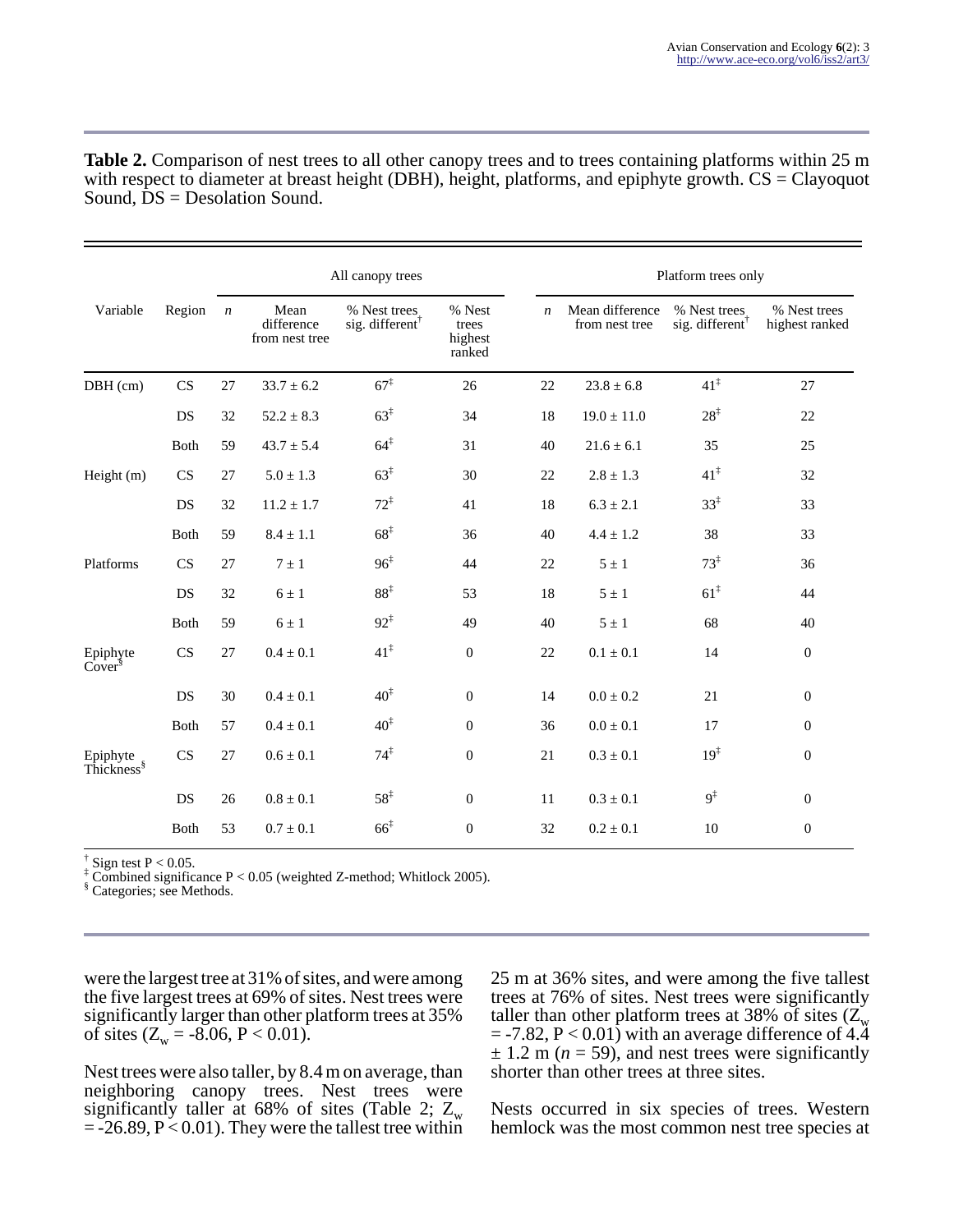**Fig. 1.** Cumulative proportion of platforms in non-nest trees (solid line) and platforms in nest trees (dashed line) as a function of trees with a given number of platforms. Although the distributions are not significantly different (Kolmogorov-Smirnov 2-sample test: KSa = 0.79, P = 0.33), trees with fewer than three to four platforms appear to be underused. Platforms  $n = 2609$ ; platform trees  $n = 533$ .



CS, and douglas-firs contained most of the nests at DS, with western red cedar (*Thuja plicata*) and western hemlock as the next most frequently used species (Table 1). All of the species that contained platforms were represented among nest trees except for sitka spruce (*Picea sitchensis*) and bigleaf maple (*Acer macrophyllum*), both of which were infrequent as available trees. Douglas-fir (present in 20 plots,  $S = 0.27 \pm 0.09$ ) and yellow cedar (*n* = 13;  $S = 0.08 \pm 0.13$ ) were the only species that may have been used on average more than expected, however there was no significant difference among the means (ANOVA F = 1.59, p = 0.14, df = 7; Levene's test showed acceptable homogeneity of variances (F = 1.50, p = 0.18, df = 6).

We limit our analysis of number of platforms to trees containing at least one platform. In every plot, the nest tree contained more platforms than the average in nearby available trees. Nest trees had significantly more platforms at 68% of the sites (Table 2;  $Z_w = -14.62$ ,  $P < 0.01$ ), containing, on average,  $5 \pm 1$  ( $n = 59$ ) more platforms than other platform trees.

Do murrelets choose platforms or platform trees? The probability that a tree was used as a nest tree with respect to the number of platforms per tree was not significantly different from what would be expected from the number of platforms available in non-nest trees with different numbers of platforms (Fig. 1). Although it appears that murrelets avoided trees with fewer than three to four platforms, we have no overall statistical support for selection of trees with more platforms per se. Instead, in general, platforms were used as expected based on the proportion of platforms available in trees with different numbers of platforms.

Epiphyte thickness and cover were ranked on scales consisting of three and four categories, respectively. Differences are therefore more difficult to detect. Nonetheless, nest trees had significantly more overall epiphyte cover than other trees at 40% of sites (Table 2;  $Z_w = -11.88$ ,  $P < 0.01$ ), and 66% of nest trees ( $Z_w = -25.94$ ,  $P < 0.01$ ) had significantly thicker epiphyte cover. Compared with other platform trees, nest trees did not have more epiphyte cover ( $Z_w$  = -0.99, P = 0.16). Nest trees did have significantly thicker epiphytes than neighboring platform trees, with a combined significance of  $P \leq$ 0.01 ( $Z_w$  = -3.40), though only 16% of nest trees were distinctive in this respect.

The differences between nest trees and neighboring canopy or platform trees were similar at CS and DS, except with regard to height. The average difference in height between nest trees and neighboring trees was significantly larger at DS than at CS (Mann-Whitney U-test: 5.0 ± 1.3, *n* = 28 at CS, 11.2 ± 1.7,  $n = 31$  at DS; U = 1001.0, P < 0.01; Table 2).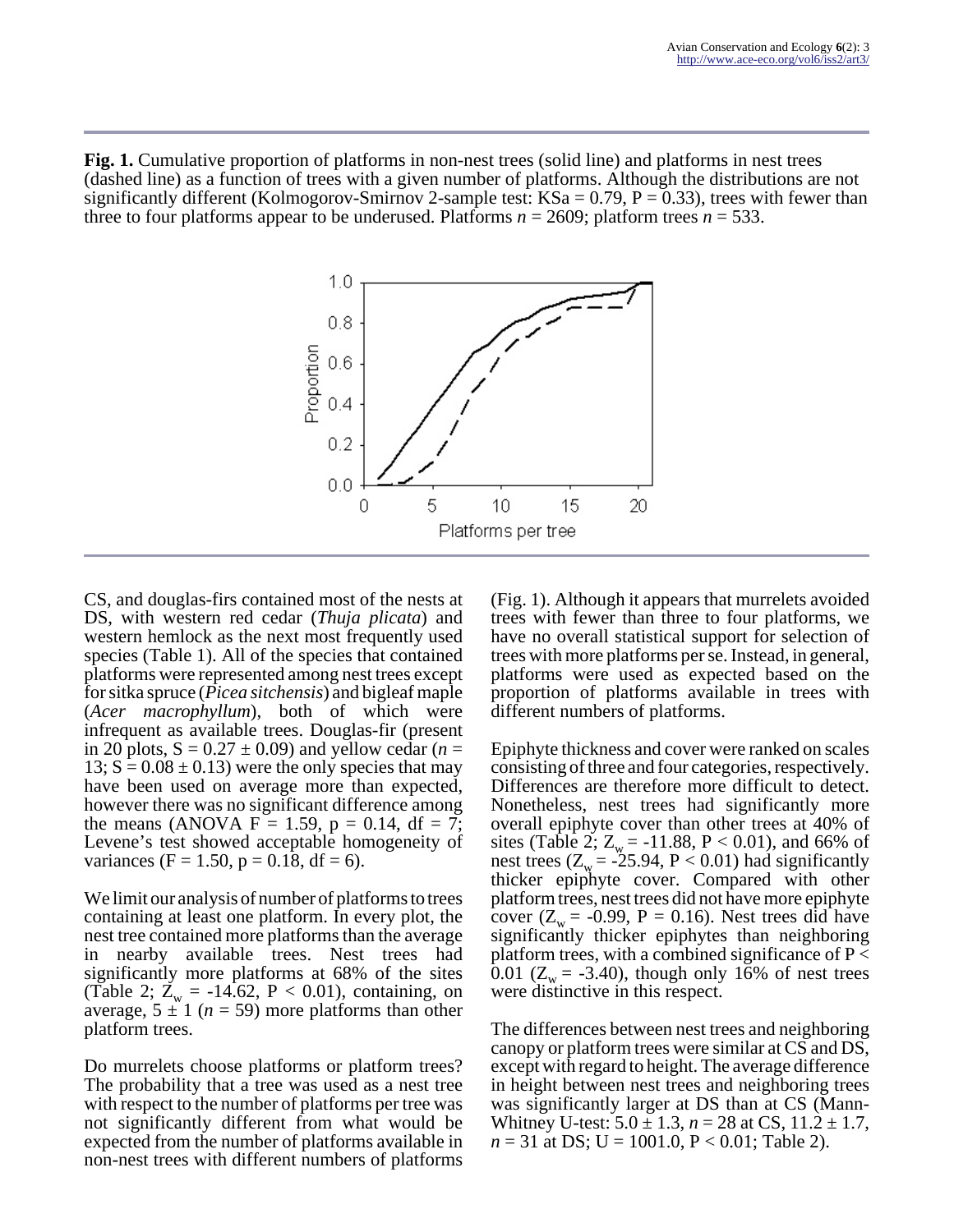**Table 3.** Spearman rank correlations show that nest trees that were distinct when compared with neighboring canopy trees (above diagonal;  $n = 59$ , except  $n = 57$  for epiphyte cover, and  $n = 53$  for epiphyte thickness) and neighboring platform trees (below diagonal;  $n = 40$ , except  $n = 36$  for epiphyte cover, and  $n = 32$  for epiphyte thickness) are often distinct in other dimensions as well. DBH = diameter at breast height.

|                           | DBH                      | Height                   | Platforms        | <b>Epiphyte Cover</b>    | <b>Epiphyte Thickness</b> |
|---------------------------|--------------------------|--------------------------|------------------|--------------------------|---------------------------|
| <b>DBH</b>                | $\overline{\phantom{a}}$ | $0.67^{\dagger}$         | $0.40^{\dagger}$ | 0.11                     | $0.27^{\dagger}$          |
| Height                    | $0.52^{\dagger}$         | $\overline{\phantom{a}}$ | 0.18             | 0.04                     | 0.09                      |
| Platforms                 | $0.38^{\dagger}$         | 0.03                     | -                | 0.12                     | 0.23                      |
| <b>Epiphyte Cover</b>     | 0.24                     | 0.26                     | 0.30             | $\overline{\phantom{a}}$ | $0.33^{\dagger}$          |
| <b>Epiphyte Thickness</b> | $0.29^{\dagger}$         | $-0.07$                  | $0.43^{\dagger}$ | 0.23                     | $\overline{\phantom{0}}$  |

† Spearman rank correlation P < 0.05.

Nest trees were often distinguishable from other neighboring trees with respect to more than one variable. Nest trees with a significantly larger DBH also tended to be significantly taller than other trees and have more platforms and thicker epiphytes (Table 3). Trees with more epiphyte cover also had thicker epiphytes, and the correlation between trees with more platforms and epiphyte thickness was marginally significant  $(P = 0.07)$ . Though statistically significant, correlations show considerable noise in the data. Similar results were seen when comparing only among trees with platforms (Table 3).

### **DISCUSSION**

#### **Nest trees are distinctive**

Trees chosen by Marbled Murrelets for nesting can often be distinguished from other trees in the immediate vicinity in terms of their size, number of platforms, and, to a lesser extent, a general ranking of epiphyte cover and thickness. Using a cumulative measure of significance weighted by the sample size of individual plots, nest trees were usually significantly different from neighboring trees in one or more dimensions. Though not always the superlative tree among its neighbors, this study shows that murrelets do tend to select distinctive trees, based on size and platform number, from among the canopy and platform-containing trees in

the immediate vicinity. In contrast to these characteristics, and as found in previous studies (Burger 2002), there does not appear to be strong selection with respect to tree species.

The traditional habitat selection study design whereby one compares used sites to unused or available sites using logistic regression, or some similar design, is complicated in studies of element scale, i.e., nest site within patch, selection for animals exhibiting low nest densities because a patch will contain just one used site. By comparing each nest tree to its immediate neighbors, and applying a measure of cumulative significance weighted by the sample size for each plot, we have shown that selection for nest trees is nonrandom at this scale.

In a similar study of primarily high elevation nests (range  $688-1260$  m; mean =  $886$  m) at DS, Manley (1999) found evidence of selection for taller nest trees with greater DBH and more platforms. Manley compared a pooled sample of nest trees to all other trees measured, rather than the within-patch comparison made in our study. Conroy et al. (2002) also found that nest trees at CS had significantly larger DBH than other potential trees that were climbed, but nest trees did not differ in terms of height or number of platforms, particularly in better quality habitat. Conroy et al. (2002) used a sample of five nest trees, and also used pooled samples for comparisons. Three studies, including the present,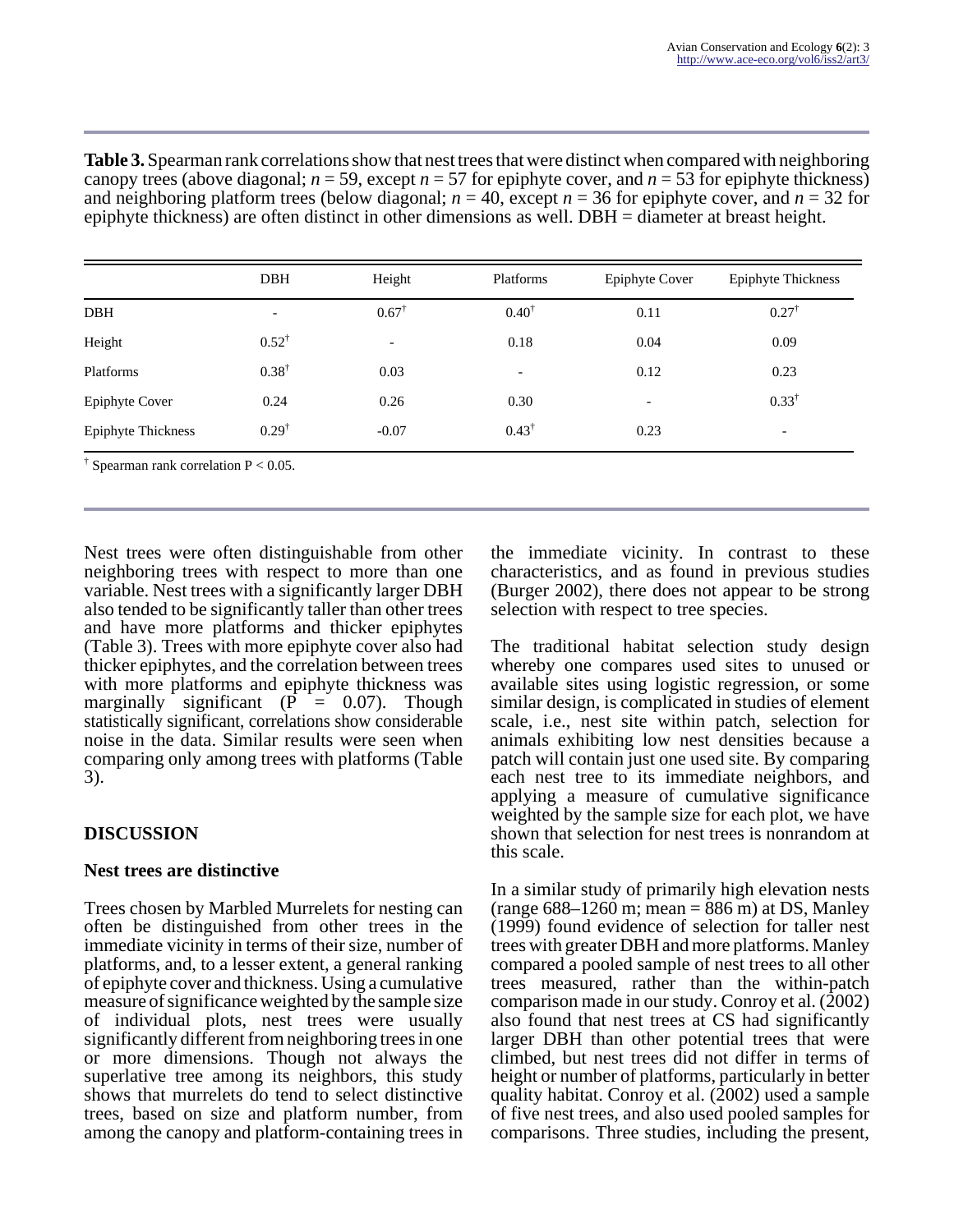using different methodologies, provide strong evidence that nest trees consistently have larger relative DBH than non-nest trees.

Selection has also been observed at the patch level for canopy height, DBH, and density of platform trees (Silvergieter 2009), indicating that selection for these variables may occur at both scales. Nest success did not vary with respect to habitat variables at various scales (Silvergieter 2009). These results may be used to help direct tree-climbing nest searches, which can be very inefficient when searching every potential platform tree (Conroy et al. 2002). Trees that are taller have more platforms and more epiphytes than neighboring trees within the patch, are visually distinctive from the ground, and are the most likely to contain a nest in occupied patches.

One of the most striking results is the height of nest trees compared with neighboring trees. Nest trees were often much taller than other available trees, with an average difference amounting to 15% of the total height at CS and 30% at DS. Nest trees were also 8% (at CS) to 15% (at DS) taller than other platform trees. Nest trees are not always the tallest tree among their neighbors, but ~36% were, and 76% were among the top five tallest trees in a patch; as a group they were significantly taller than the average canopy height in the vicinity. Such differences would be visually distinguishable in the aerial surveys and air photos that are currently used to rank nesting habitat quality in British Columbia. This information would significantly reduce the number of probable nest trees in a given patch. Nest trees that are significantly taller than surrounding trees likely offer murrelets easier access to the canopy, as does canopy complexity or height variability, known to be important factors in patchscale habitat selection (Bahn and Newsom 2002, Waterhouse et al. 2004, Hamer et al. 2008). Tall nest trees may also provide a distinct landmark to aid commuting adults in locating the nest. In this way, our understanding of selection at the patch scale can help understand patterns observed at the element scale.

Evidence of preference for epiphyte cover and epiphyte thickness in nest trees was weaker than for other variables, possibly because of the categorical nature of these variables. Because some degree of epiphyte development is usually necessary for platform development, one may expect that while the nest tree may have more epiphytes than other

canopy trees, the difference may be much less when only platform trees are considered. Nonetheless, more than a quarter of the nest trees considered here had significantly more epiphyte development than other nearby platform trees. Variation in epiphyte cover within the patch is likely due to tree species, DBH, and proximity to small watercourses where epiphytes often appear to be more abundant (M. P. Silvergieter, *personal observatio*n).

Since DBH is roughly correlated with age, it is not surprising that trees distinctive in terms of DBH also tended to be taller and have thicker epiphytes. Thicker epiphytes and platform abundance are expected to show a positive correlation because epiphytes are an important component of potential nesting platforms.

#### **Is there a preference for trees with more platforms?**

The difference in DBH between nest trees and available trees observed in this study may be a correlated function of platform availability in the nest tree. Many studies have found that trees with larger DBH have more platforms (Hamer 1995, Naslund et al. 1995, Manley 1999), likely because of tree age. In this study, nest trees that had significantly larger DBH also tended to have more platforms when compared with neighboring trees. Furthermore, many fewer nest trees showed a significant difference in DBH when compared only with neighboring trees containing platforms.

Although the nest tree is often considered a unit of habitat selection, murrelets use only one platform for nesting. Within the patch, murrelets may either select trees with preferred characteristics, select preferred nest platforms that happen to occur in certain trees, or some combination of the two. Previous studies (Manley 1999, Conroy et al. 2002) have concluded that there was strong selection for trees with more platforms over other available trees. However, no previous study has tested whether murrelets actually prefer trees because they have more platforms versus utilizing platforms without respect to the number per tree. We looked for evidence of disproportionate usage of platforms as a function of their number per tree; if murrelets prefer trees with more platforms, we should have found a difference in the cumulative usage in nest trees, versus availability of platforms in non-nest trees, with respect to the number per tree. Trees with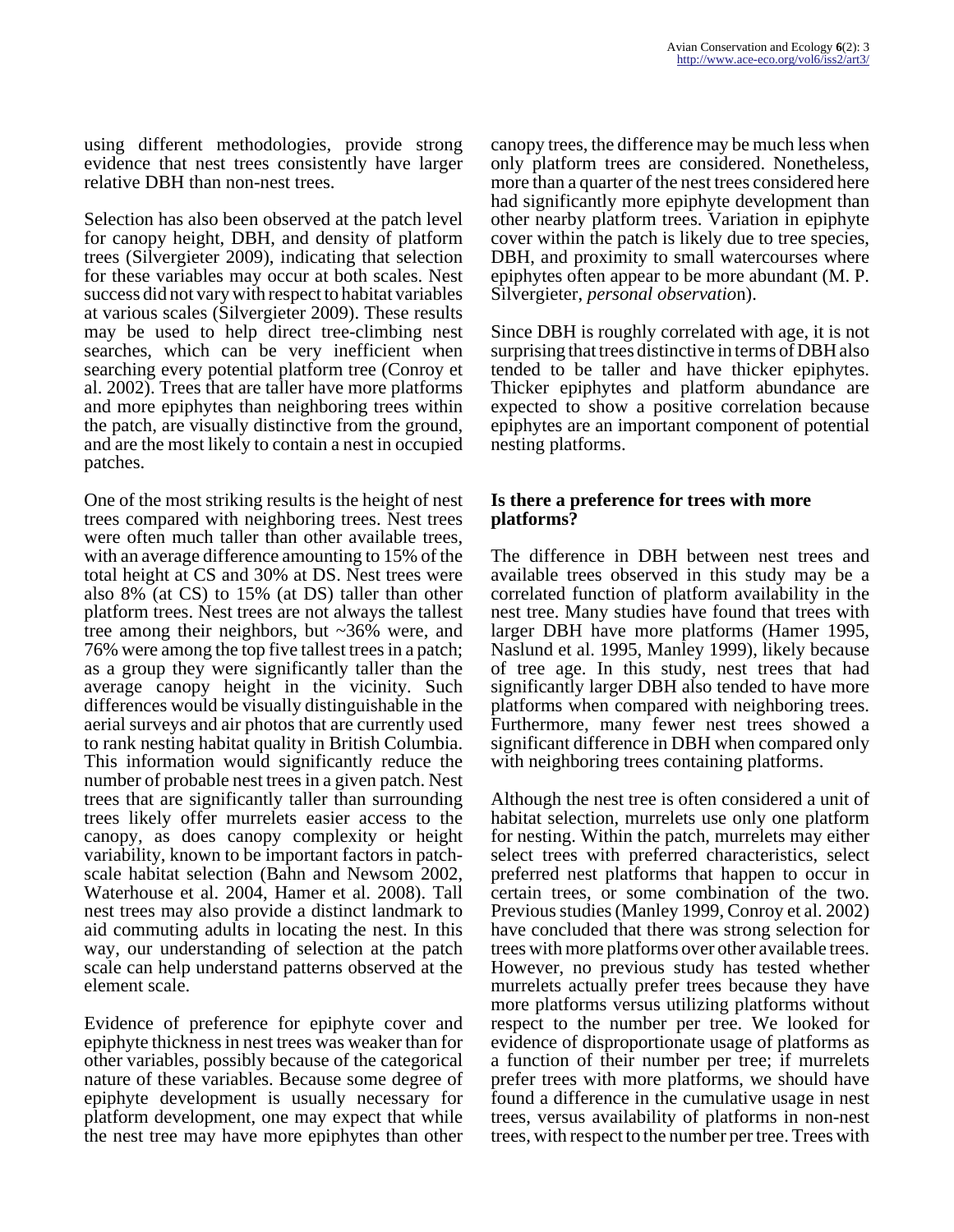fewer than, e.g., three or four platforms do appear to be disproportionately avoided as nest trees (Fig. 1). However, we found no overall statistical support for a preference for using trees with more platforms beyond that expected from the number of platforms per tree. The simplest interpretation of this result is that murrelets chose particular platforms without respect to the number per tree. It suggests, for example, that two trees with five platforms each would have the same combined probability of being used by nesting murrelets as a single tree with 10 platforms.

### **CONCLUSIONS**

The contrast between nest and adjacent trees suggests that individual trees within patches of otherwise less suitable habitat may be of significant value to Marbled Murrelets. Murrelets usually choose a nest tree with exaggerated characteristics not well represented by the overall patch. Such considerations may be most important at the edges of the range of suitable habitat, such as high elevation habitats where suitably large trees occur at low densities.

Bahn (1998) noted that most nest trees known at that time had more than three platforms, and suggested that potential nest trees be limited to those with at least that many platforms. In agreement with this, Figure 1 also suggests that trees with three or fewer platforms may be underutilized. On the other hand, six nests (10%) in this study did occur in trees with three or fewer platforms, and at least two of the 52 nest trees in Manley's (1999) study had three or fewer platforms. Strict adoption of Bahn's proposed criteria would exclude a non-negligible portion of nest trees.

In British Columbia, techniques such as helilogging involve selective removal of larger veteran trees from old-growth patches that are less amenable to normal clear-cut forestry operations. Such distinctive trees may be of substantial value to nesting Marbled Murrelets, and their removal may have a disproportionate effect on the probability of patch usage. The response to nest tree removal in future years is unknown, and it is possible that murrelets would simply choose among the next largest trees. Burger et al. (2009) found that reuse of the same nest tree was relatively common, particularly at DS where habitat reduction is more significant. Whether reuse was by the same pair or

different individuals was not known. Based on our results we infer that trees chosen by selective logging are also more likely than other trees to contain nests; therefore the impact of selective logging is higher than would be expected if murrelets chose nest trees at random with respect to size. The magnitude of that impact is at present not well understood.

Current management of Marbled Murrelet nesting does not identify potential individual nest trees, focusing rather on identifying areas of suitable habitat and maintaining patches of it within landscapes. This study shows that nests are likely in distinctive trees, often among the very largest, within forest patches and thus the importance of such trees should be emphasized within the criteria for determining habitat quality. Distinctive trees may or may not be sufficient on their own to provide high quality habitat, but where present are perhaps more likely to be selected for nesting than other available trees. Preference for heterogeneous forest patches with increased vertical canopy complexity has been well established by other studies, and is recognized in models for ranking habitat quality. We now know that selection for larger nest trees at the element scale likely contributes to this observed preference at the patch scale.

*Responses to this article can be read online at: <http://www.ace-eco.org/vol6/iss2/art3/responses/>*

#### **Acknowledgments:**

*Thanks to R. Ydenberg, A. Burger, A. Salomon, L. Waterhouse, and an anonymous referee for valuable comments on previous drafts. Carl Schwarz provided statistical advice. Thanks to Fred Cooke, who initiated the nest study, and to various field assistants involved over the years. M. Silvergieter was supported by the Centre for Wildlife Ecology, a Simon Fraser University Graduate Fellowship, and an NSERC-CRD grant was awarded to D. Lank. Research was funded by the British Columbia Forest Science Program, Forest Investment Account, BC Timber Sales, and an NSERC-CRD grant which included Weyerhaeuser Canada Ltd., Cascadia Forest Products Ltd., Western Forest Products Inc., Terminal Forest Products Ltd., CANFOR Corp., and Island Timberlands LP as contributing industrial partners.*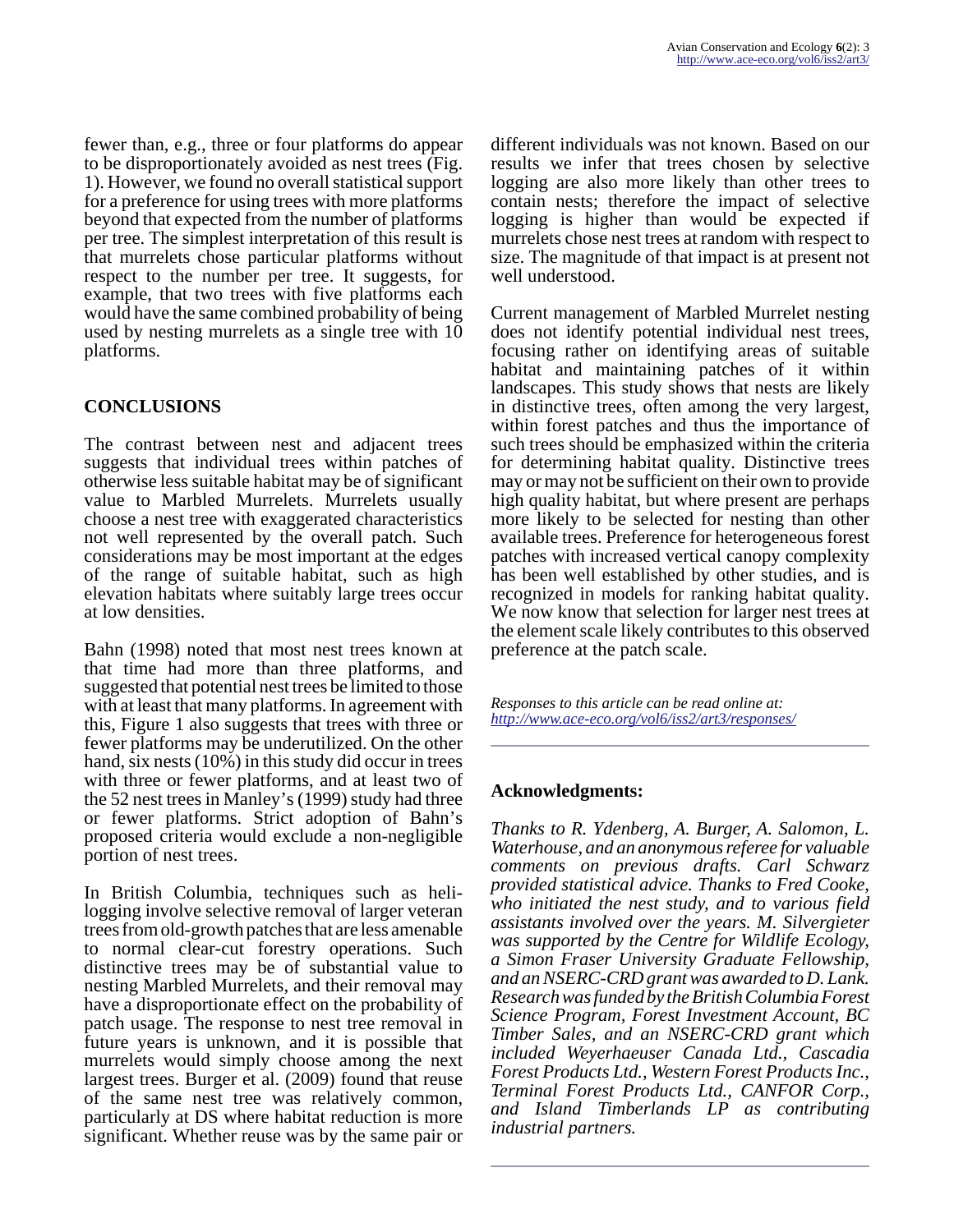#### **LITERATURE CITED**

Bahn, V. 1998. *Habitat requirements and habitat suitability index for the Marbled Murrelet (*Brachyramphus marmoratus*) as a management target species in the Ursus Valley, British Columbia.* Dissertation, Phillips-Universitat, Marburg, Germany.

Bahn, V., and D. Newsom. 2002. Habitat suitability mapping for Marbled Murrelets in Clayoquot Sound. Pages 101-119. *in* A. E. Burger and T. A. Chatwin, editors. *Multi-scale studies of populations, distribution and habitat associations of Marbled Murrelets in Clayoquot Sound, British Columbia.* Ministry of Water, Land and Air Protection, Victoria, British Columbia, Canada. [online] URL: [http://www.env.gov.bc.ca/wld/documents/techpub/](http://www.env.gov.bc.ca/wld/documents/techpub/mamuwebs.pdf) [mamuwebs.pdf](http://www.env.gov.bc.ca/wld/documents/techpub/mamuwebs.pdf)

Bradley, R. W., and F. Cooke. 2001. Cliff and deciduous tree nests of Marbled Murrelets in southwestern British Columbia. *Northwestern Naturalist* 82:52-57.<http://dx.doi.org/10.2307/3536786>

Bradley, R. W., F. Cooke, L. W. Lougheed, and W. S. Boyd. 2004. Inferring breeding success through radiotelemetry in the Marbled Murrelet. *Journal of Wildlife Management* 68:318-331. [http://dx.doi.org](http://dx.doi.org/10.2193/0022-541X(2004)068[0318:IBSTRI]2.0.CO;2) [/10.2193/0022-541X\(2004\)068\[0318:IBSTRI\]2.0.CO;2](http://dx.doi.org/10.2193/0022-541X(2004)068[0318:IBSTRI]2.0.CO;2)

Burger, A. E. 2002. *Conservation assessment of Marbled Murrelets in British Columbia: a review of the biology, populations, habitat associations and conservation.* Technical Report Series 387, Pacific and Yukon Region, Canadian Wildlife Service, Environmental Conservation Branch, Delta, British Columbia, Canada. [online] URL: [http://www.sfu.ca/](http://www.sfu.ca/biology/wildberg/bertram/mamurt/PartA.pdf) [biology/wildberg/bertram/mamurt/PartA.pdf](http://www.sfu.ca/biology/wildberg/bertram/mamurt/PartA.pdf)

Burger, A. E., I. A. Manley, M. P. Silvergieter, D. B. Lank, K. M. Jordan, T. D. Bloxton, and M. G. Raphael. 2009. Re-use of nest sites by Marbled Murrelets (*Brachyramphus marmoratus*) in British Columbia. *Northwestern Naturalist* 90:217-226. <http://dx.doi.org/10.1898/NWN08-50.1>

Canadian Marbled Murrelet Recovery Team. 2003. *Marbled Murrelet conservation assessment 2003, Part B: Marbled Murrelet recovery team advisory* *document on conservation and management.* Service, Delta, British Columbia, Canada. [online] URL: [http://www.sfu.ca/](http://www.sfu.ca/biology/wildberg/bertram/mamurt/PartB.pdf) [biology/wildberg/bertram/mamurt/PartB.pdf](http://www.sfu.ca/biology/wildberg/bertram/mamurt/PartB.pdf)

Conroy, C. J., V. Bahn, M. S. Rodway, L. Ainsworth, and D. Newsom. 2002. Estimating nest densities for Marbled Murrelets in three habitat suitability categories in the Ursus Valley, Clayoquot Sound. Pages 121-137 *in* A. E. Burger and T. A. Chatwin, editors. *Multi-scale studies of populations, distribution and habitat associations of Marbled Murrelets in Clayoquot Sound, British Columbia.* Ministry of Water, Land and Air Protection, Victoria, British Columbia, Canada. [online] URL: [http://www.env.gov.bc.ca/wld/documents/techpub/](http://www.env.gov.bc.ca/wld/documents/techpub/mamuwebs.pdf) [mamuwebs.pdf](http://www.env.gov.bc.ca/wld/documents/techpub/mamuwebs.pdf)

Hall, L. S., P. R. Krausman, and M. L. Morrison. 1997. The habitat concept and a plea for standard terminology. *Wildlife Society Bulletin* 25:173-182.

Hamer, T. E. 1995. Inland habitat associations of Marbled Murrelets in western Washington. Pages 163-176. *in* C. J. Ralph, G. L. Hunt, Jr., and J. F. Piatt, editors. *Ecology and conservation of the Marbled Murrelet.* General Technical Report. PSW-GTR-152, Pacific Southwest Research Station, U.S. Forest Service, Albany, California, USA. [online] URL: [http://www.fs.fed.us/psw/pub](http://www.fs.fed.us/psw/publications/documents/gtr-152/chap17.pdf) [lications/documents/gtr-152/chap17.pdf](http://www.fs.fed.us/psw/publications/documents/gtr-152/chap17.pdf)

Hamer, T. E., D. E. Varland, T. L. McDonald, and D. Meekins. 2008. Predictive model of habitat suitability for the Marbled Murrelet in western Washington. *Journal of Wildlife Management* 72:983-993.<http://dx.doi.org/10.2193/2006-565>

Johnson, D. H. 1980. The comparison of usage and availability measurement for evaluating resource preference. *Ecology* 61:65-71. [http://dx.doi.org/10.](http://dx.doi.org/10.2307/1937156) [2307/1937156](http://dx.doi.org/10.2307/1937156)

Johnson, M. D. 2007. Measuring habitat quality: a review. *Condor* 109:489-504. [http://dx.doi.org/10.1](http://dx.doi.org/10.1650/8347.1) [650/8347.1](http://dx.doi.org/10.1650/8347.1)

Jones, J. 2001. Habitat selection studies in avian ecology: a critical review. *Auk* 118:557-562. [http://](http://dx.doi.org/10.1642/0004-8038(2001)118[0557:HSSIAE]2.0.CO;2) dx.doi.org/10.1642/0004-8038(2001)118[0557:HSSIAE] [2.0.CO;2](http://dx.doi.org/10.1642/0004-8038(2001)118[0557:HSSIAE]2.0.CO;2)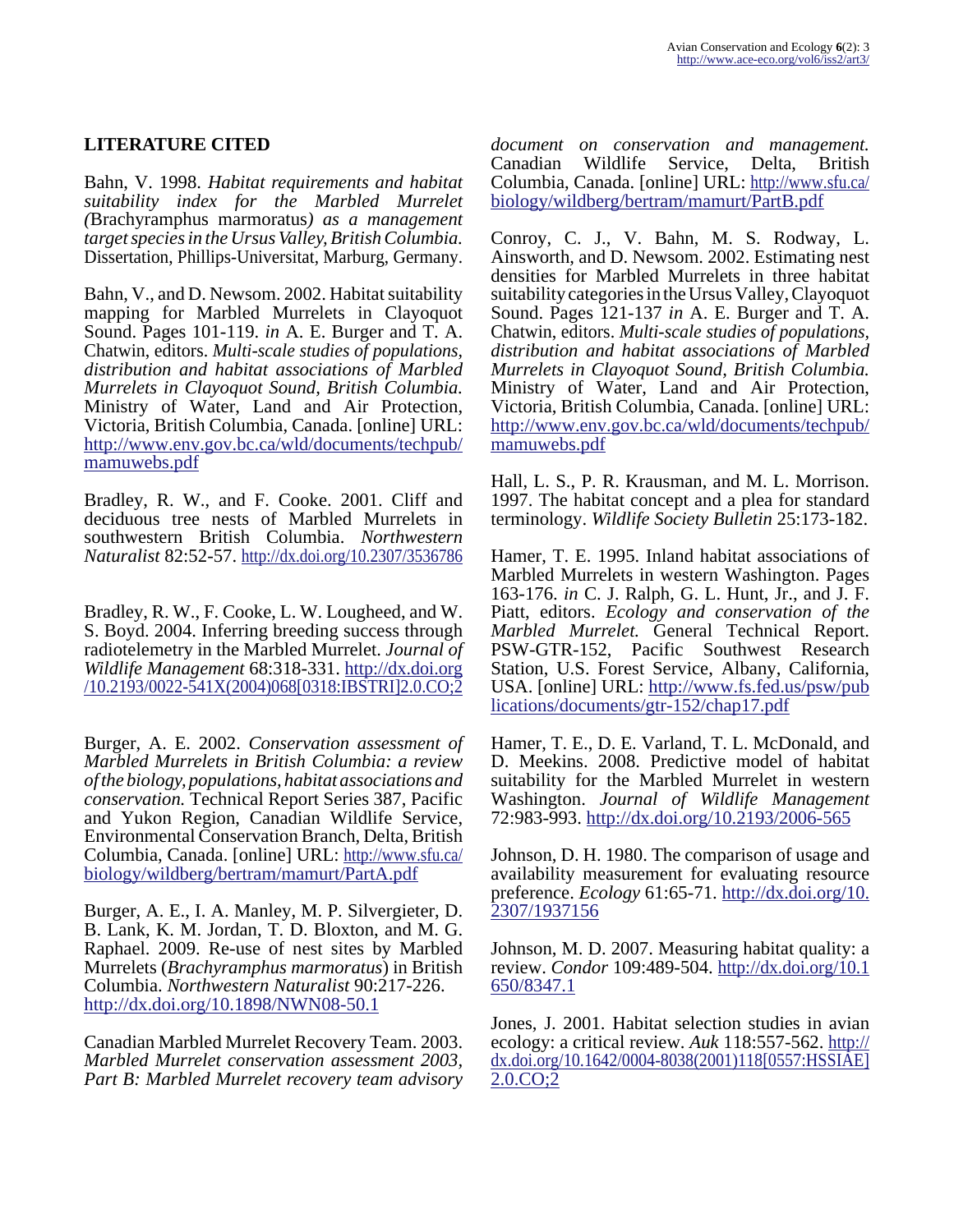Manley, I. A. 1999. *Behaviour and habitat selection of Marbled Murrelets nesting on the Sunshine Coast.* Thesis, Simon Fraser University, Burnaby, British Columbia, Canada.

Meyer, C. B. 2007. Does scale matter in predicting species distributions? Case study with the Marbled Murrelet. *Ecological Applications* 17:1474-1483. <http://dx.doi.org/10.1890/06-1410.1>

Meyer, C. B., S. L. Miller, and C. J. Ralph. 2004. Stand-scale habitat associations across a large geographic region of an old-growth specialist, the Marbled Murrelet. *Wilson Bulletin* 116:197-210. <http://dx.doi.org/10.1676/03-122>

Naslund, N. L., K. J. Kuletz, M. B. Cody, and D. K. Marks. 1995. Tree and habitat characteristics and reproductive success at Marbled Murrelet tree nests in Alaska. *Northwestern Naturalist* 76:12-25. [http:](http://dx.doi.org/10.2307/3536739) [//dx.doi.org/10.2307/3536739](http://dx.doi.org/10.2307/3536739)

Nelson, S. K. 1997. Marbled Murrelet (*Brachyramphus marmoratus*). No. 276 *in* A. Poole and F. Gill, editors. *The birds of North America.* The Academy of Natural Sciences, Philadelphia, Pennsylvania, and The American Ornithologists' Union, Washington, D.C., USA.

Piatt, J. F., K. J. Kuletz, A. E. Burger, S. A. Hatch, V. L. Friesen, T. P. Birt, M. L. Arimitsu, G. S. Drew, A. M. A. Harding, and K. S. Bixler. 2007. *Status review of the Marbled Murrelet (*Brachyramphus marmoratus*) in Alaska and British Columbia.* Open-File Report 2006-1387, U.S. Geological Survey, Reston, Virginia, USA. [online] URL: [http](http://pubs.usgs.gov/of/2006/1387/) [://pubs.usgs.gov/of/2006/1387/](http://pubs.usgs.gov/of/2006/1387/)

Raphael, M. G., D. E. Mack, and B. A. Cooper. 2002. Landscape-scale relationships between abundance of Marbled Murrelets and distribution of nesting habitat. *Condor* 104:331-342. [http://dx.doi.](http://dx.doi.org/10.1650/0010-5422(2002)104[0331:LSRBAO]2.0.CO;2) org/10.1650/0010-5422(2002)104[0331:LSRBAO]  $2.\overline{0}$ .CO;2

Resource Inventory Standards Committee. 2001. *Inventory methods for Marbled Murrelets in marine and terrestrial habitats: standards for components of British Columbia's biodiversity. No. 10.* Version 2.0. Resource Inventory Standards Committee, Victoria, British Columbia, Canada. [online] URL: [http://archive.ilmb.gov.bc.ca/risc/pubs/tebiodiv/](http://archive.ilmb.gov.bc.ca/risc/pubs/tebiodiv/murrelet2k1/mamu%20ml20.pdf) [murrelet2k1/mamu%20ml20.pdf](http://archive.ilmb.gov.bc.ca/risc/pubs/tebiodiv/murrelet2k1/mamu%20ml20.pdf)

Rodway, M. S., and H. M. Regehr. 1999. Potential nesting density of Marbled Murrelets in valleybottom old-growth forests in Clayoquot Sound, British Columbia. *Pacific Seabirds* 26:3-7.

Silvergieter, M. P. 2009. *Multi-scale analyses of nest site selection and fledging success by Marbled Murrelets (*Brachyramphus marmoratus*) in British Columbia.* Thesis, Simon Fraser University, Burnaby, British Columbia, Canada.

U.S. Fish and Wildlife Service. 1997. *Recovery plan for the threatened Marbled Murrelet (*Brachyramphus marmoratus*) in Washington, California.* Region 1, U.S. Fish and Wildlife Service, Portland, Oregon, USA. [online] URL: [htt](http://ecos.fws.gov/docs/recovery_plans/1997/970924.pdf) p://ecos.fws.gov/docs/recovery\_plans/1997/970924. [pdf](http://ecos.fws.gov/docs/recovery_plans/1997/970924.pdf)

Waterhouse, F. L., A. E. Burger, D. B. Lank, P. K. Ott, E. A. Krebs, and N. Parker. 2009. Using the low-level aerial survey method to identify Marbled Murrelet nesting habitat. *BC Journal of Ecosystems and Management* 10(1):80-96.

Waterhouse, F. L., A. Donaldson, and D. B. Lank. 2004. *Using airphotos to interpret Marbled Murrelet nesting habitat in British Columbia: application of a preliminary classification scheme.* Forest Research Technical Report TR-029, Coast Forest Region, BC Ministry of Forests, Nanaimo, British Columbia, Canada. [online] URL: [http://ww](http://www.for.gov.bc.ca/rco/research/Mamu/tr029.pdf) [w.for.gov.bc.ca/rco/research/Mamu/tr029.pdf](http://www.for.gov.bc.ca/rco/research/Mamu/tr029.pdf)

Waterhouse, F. L., A. Donaldson, D. B. Lank, P. K. Ott, and E. A. Krebs. 2008. Using air photos to interpret quality of Marbled Murrelet nesting habitat in south coastal British Columbia. *BC Journal of Ecosystems and Management* 9(1):17-37. [online] URL: [http://www.forrex.org/publications/jem/ISS47/](http://www.forrex.org/publications/jem/ISS47/vol9_no1_art3.pdf) [vol9\\_no1\\_art3.pdf](http://www.forrex.org/publications/jem/ISS47/vol9_no1_art3.pdf)

Whitlock, M. C. 2005. Combining probability from independent tests: the weighted Z-method is superior to Fisher's approach. *Journal of Evolutionary Biology* 18:1368-1373. [http://dx.doi.o](http://dx.doi.org/10.1111/j.1420-9101.2005.00917.x) [rg/10.1111/j.1420-9101.2005.00917.x](http://dx.doi.org/10.1111/j.1420-9101.2005.00917.x)

Zharikov, Y., D. B. Lank, and F. Cooke. 2007. Influence of landscape pattern on breeding distribution and success in a threatened alcid, the Marbled Murrelet: model transferability and management implications. *Journal of Applied*